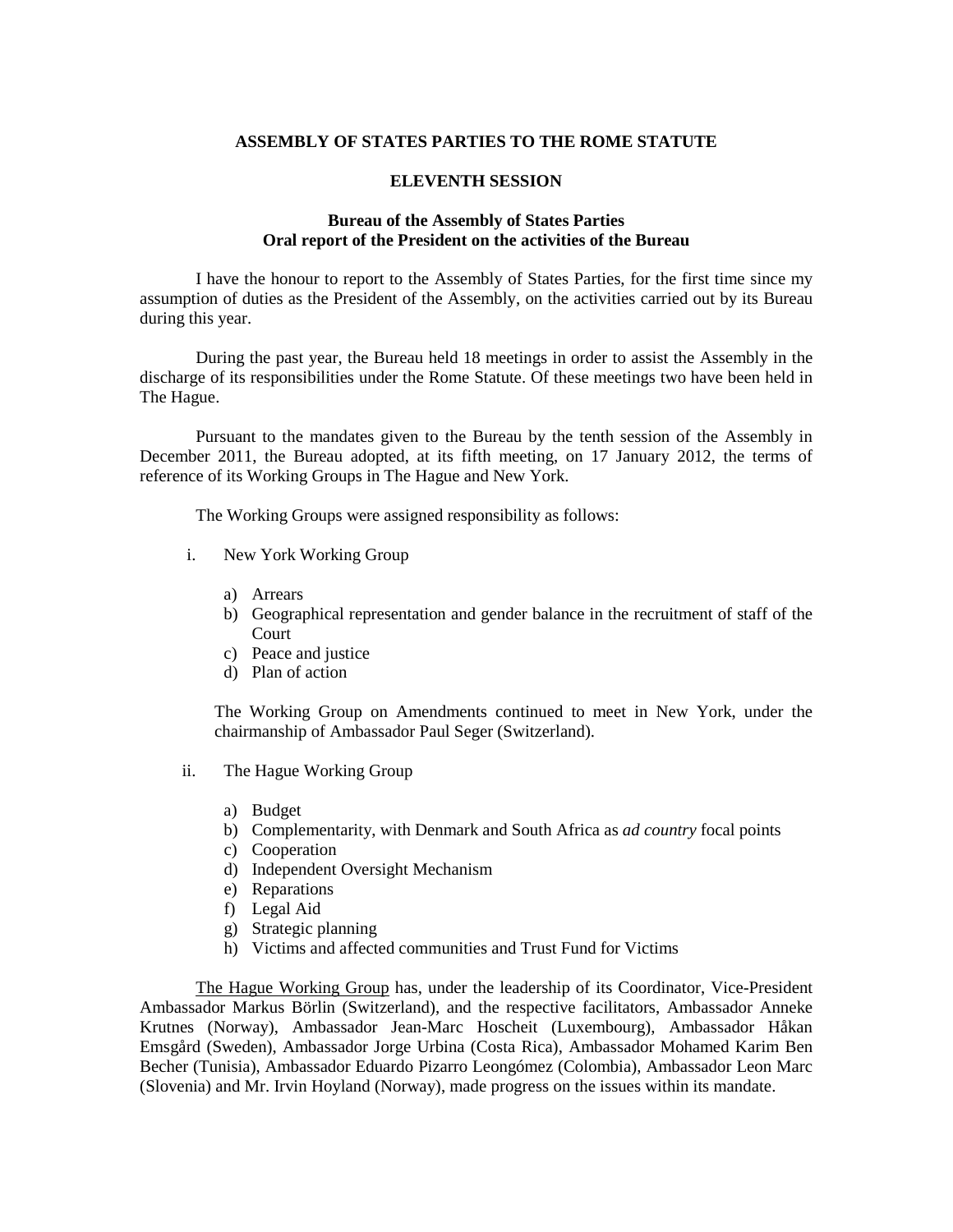As regards the New York Working Group, the Coordinator, Ambassador Ken Kanda (Ghana), has provided valuable guidance on the issues on the agenda of the Working Group. With the assistance of the facilitators, Mr. Yukihiro Wada (Japan), Ms. Fernanda Millicay (Argentina), Mr. Zénon Mukongo Ngay (Democratic Republic of the Congo), Mr. Nicolas Stürchler (Switzerland), Ms. Gina Guillén Grillo (Costa Rica) and Ms. Anca Cristina Mezdrea (Romania), the Working Group conducted its deliberations on the issues assigned to it.

The Study Group on Governance continued to function within The Hague Working Group, pursuant to the mandate of the Assembly in resolution ICC-ASP/9/Res.2, paragraph 37, considering the issues designated to it by the Assembly. The Study Group, working under the guidance of the Chair, Ambassador Pieter de Savornin Lohman (Netherlands), and the two focal points, Mr. Kanbar Hossein Bor (United Kingdom) and Mr. Cary Scott-Kemmis (Australia), respectively, made recommendations which the Assembly will consider at this session.

I wish to express my appreciation for the work carried out by the two Vice-Presidents of the Assembly, Ambassador Markus Börlin and Ambassador Ken Kanda. The Vice-Presidents have served as Coordinators of the respective Working Groups of the Bureau and their support has been instrumental in advancing the consideration of the issues in these forums. I also wish to express my appreciation to the Chairman of the Study Group on Governance, Ambassador Pieter de Savornin Lohman.

The Bureau is pleased with the work conducted by its Working Groups as well as the Study Group during 2012, as they successfully carried out the mandates of the Assembly. They managed to achieve consensus among States Parties on these mandates. This has enabled the Bureau to submit for the Assembly's consideration the respective reports and recommendations on the issues within its mandate.

For my own part, in my capacity as the President of the Assembly, I have been focusing especially on four high priority areas: universality, cooperation, complementarity as well as raising awareness about the functioning of the Rome Statute.

In New York, I have undertaken around 200 meetings, in addition to my duties in the Bureau of the Assembly. I met with United Nations officials, numerous members of diplomatic community, academia and civil society. As Estonia's ambassador-at-large I have participated in various meetings of the United Nations. As my predecessors, I have taken advantage of the presence of ministers and high-level officials in New York during the General Debate of the United Nations General Assembly to hold meetings with States Parties and others. In this context, I met with several Ministers of Foreign Affairs or Justice, from Egypt, Mozambique, Côte d'Ivoire, Somalia, Ukraine, the Bahamas, South Sudan, Jamaica, Togo, Papua New Guinea, Federated States of Micronesia and Botswana and others.

It is significant that the United Nations General Assembly chose to dedicate a High-Level Meeting to the Rule of Law. States are increasingly realizing the importance of the Rule of Law both at the national and international levels. The Court, which investigates and prosecutes individuals for the most serious international crimes, is part of the nexus between these two levels. In a letter dated 13 July, I encouraged all States Parties to participate actively in the High-Level Meeting and to highlight the role of the Court in the Rule of Law.

The open debate of the United Nations Security Council on Peace and Justice with a special focus on the ICC, held on 17 October, was an important opportunity for States Parties and non-States Parties alike to exchange views on the relationship between the Security Council and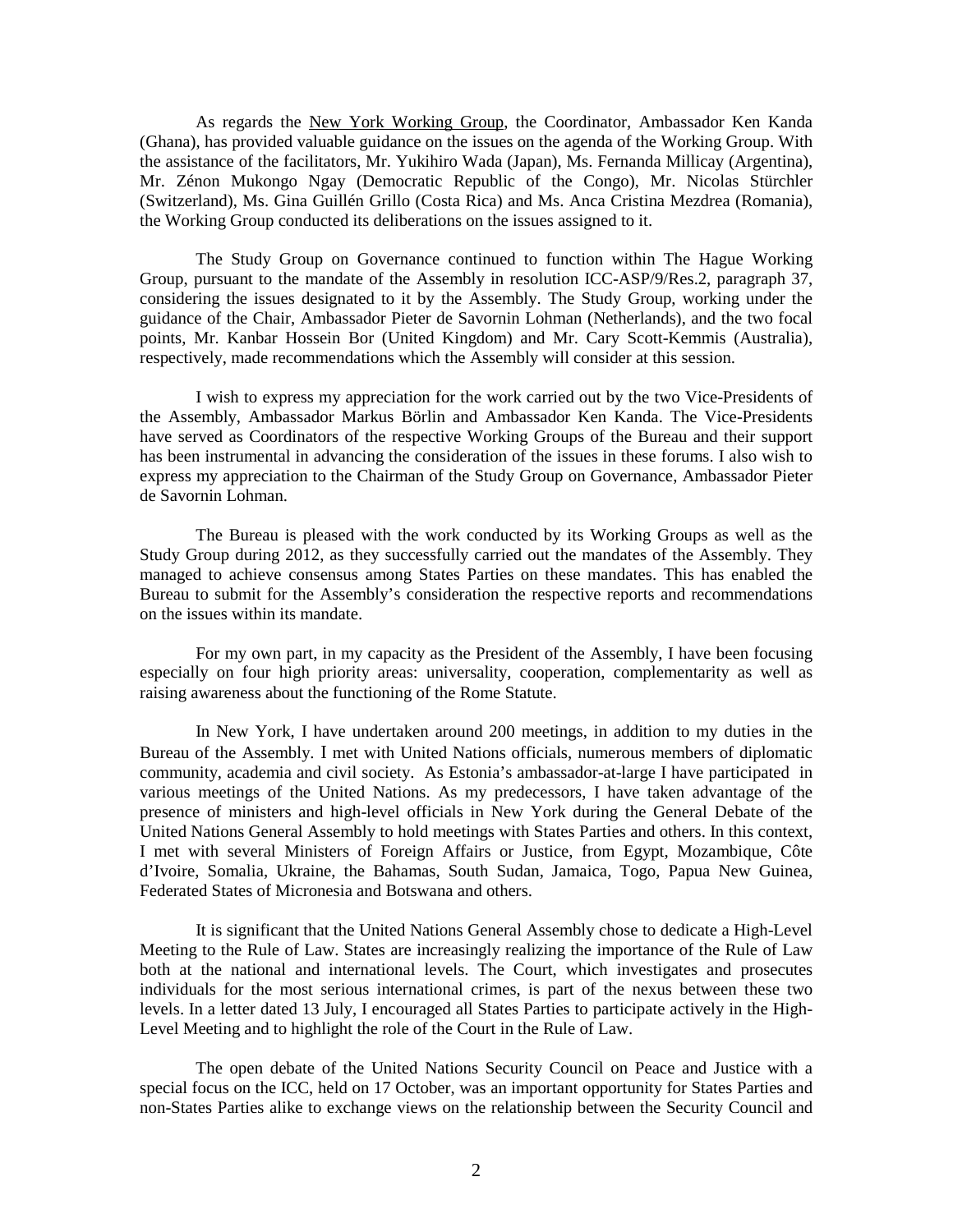the Court. I commend Guatemala, the Rome Statute's newest State Party, for taking the initiative in organizing this first thematic Security Council debate on the Court. On 8 October, I also addressed a letter to all States Parties, encouraging active participation in this important debate.

Throughout the year, I have engaged with the members of the Security Council, particularly those that are States Parties to the Rome Statute on a variety of topics. These included Security Council follow-up of referrals, privileges and immunities of Court staff, financing of Security Council referrals and, most importantly, non-cooperation.

In the framework of the commemoration of the  $10<sup>th</sup>$  anniversary of the Rome Statute, I have organized a number of events aimed at raising awareness of the Rome Statute and understanding of its implications to the work of the United Nations in the New York diplomatic community. My office partnered with the Permanent Mission of Germany to the United Nations to organize a commemorative event entitled "Celebrating the International Criminal Court's first 10 years: in honour of the ICC'S first Prosecutor", which was held on 4 June. With the cooperation of Azerbaijan, Estonia, Finland and the United Nations Institute for Training and Research (UNITAR), I organized a workshop on International Criminal Law for diplomats accredited to the United Nations, which was held on 8 June. In cooperation with the Office of the Prosecutor and the International Peace Institute, a panel discussion on "The challenges facing the ICC in the next 10 years: the need to enforce outstanding arrest warrants" was organized, which was held with the participation of the Prosecutor on 17 May. In this context, I should also like to mention a panel discussion on "Putting Complementarity into practice: reflecting on the experience in the Democratic Republic of the Congo, Argentina and Chile and looking forward to the High-Level Meeting on the Rule of Law", which my office organized in cooperation with the Open Society Justice Initiative on 21 May 2012.

I have visited the seat of the Court in The Hague on five occasions during which I participated in the solemn undertaking of the new Prosecutor of the Court, Ms. Fatou Bensouda as well as the new judges, held productive meetings with the heads of organs of the Court, other Court officials, the Vice-President, Ambassador Markus Börlin, met informally with the judges of the Court, as well as with the diplomatic community.

On two such occasions, I also held a Bureau meeting in The Hague, which has been very well received by States Parties in The Hague and indeed requested by members of diplomatic community in The Hague. It is an excellent opportunity to strengthen the link between New York and The Hague, also allowing Bureau delegations based in both capitals to have the opportunity to participate directly in the decision-making of the Bureau. While the practise of holding the vast majority of meetings in New York will certainly continue, the Bureau will need to keep the issue of the meeting location under review. I have proposed several options for Bureau members not represented in The Hague to contribute to any Bureau decision-making taking place in The Hague, including participation via video link*.*

Throughout the year, according to the information posted in the Court's Tenth Anniversary website,<sup>1</sup> States Parties have organized nearly 70 commemorative events. On this occasion, I hosted a seminar on victims and reparations in Tallinn, Estonia. The event, which was held from 10 to 11 September, was being co-sponsored by the governments of Estonia and Finland, in presence of both countries' foreign ministers and the Chairperson of the Board of Directors of the Trust Fund for Victims, Ms. Elisabeth Rehn. It provided extremely valuable

 $\overline{a}$ 

<sup>1</sup> http://www.10a.icc-cpi.info/index.php/en/.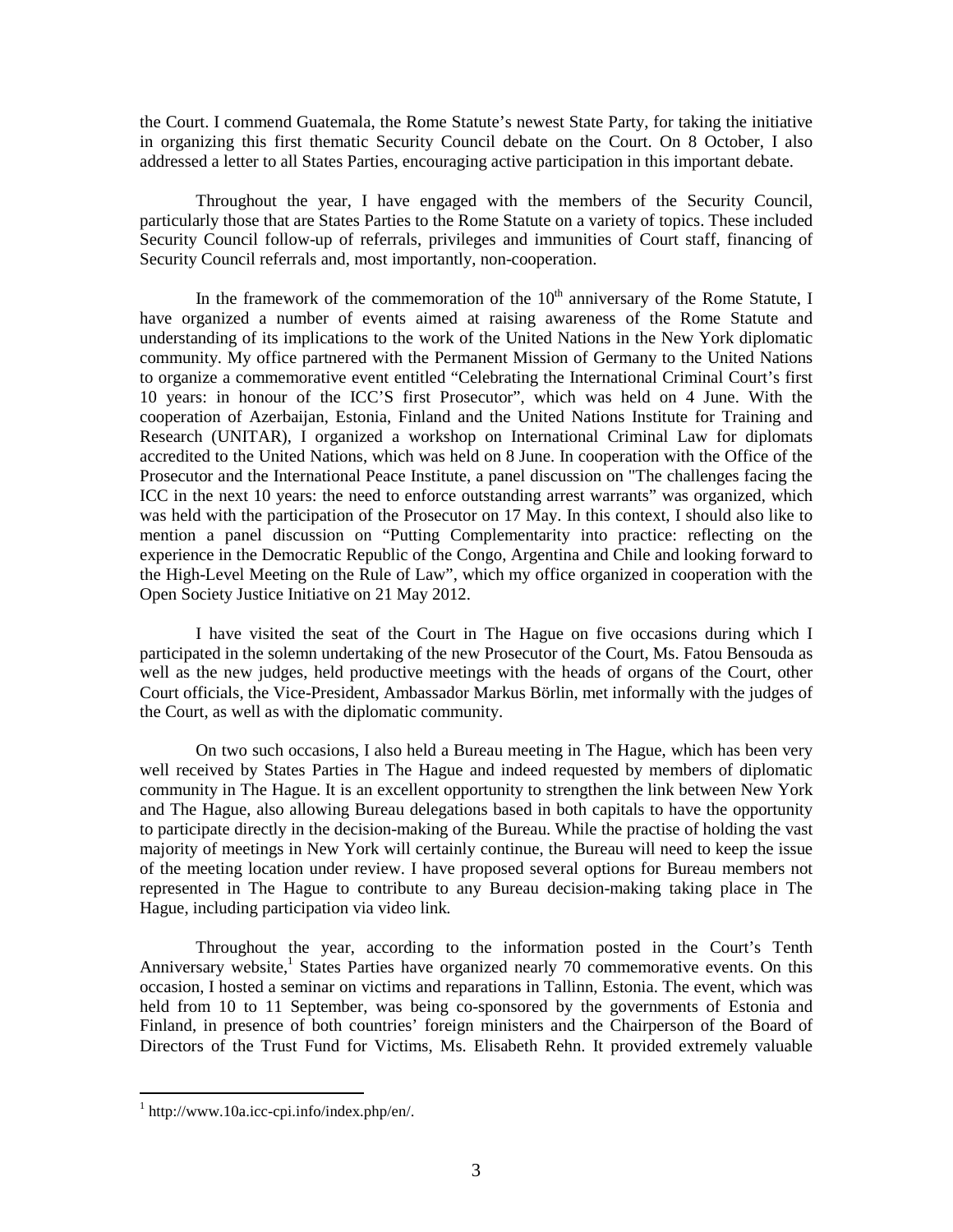lessons learned, which hopefully will benefit the Court's work in maintaining its relevance for the victims and affected communities.

Engagement and constant dialogue with regional organizations remains high on my agenda. Thus, I undertook two visits to Addis Ababa as part of the efforts to enhance dialogue and facilitate the exchange of views with the African Union Commission, with African and other States Parties to the Rome Statute, as well as the United Nations. During the past year I also met with representatives of other organisations such as the European Union, the Arab League, la Francophonie, Commonwealth and several others to explore ways of cooperation in key areas such as universality and capacity-building.

During my 29-31 March visit to Geneva, I suggested States Parties take the opportunity of the upcoming second cycle of the Universal Periodic Review in order to systematically recommend joining the Rome Statute to non-States Parties and complete implementation to those States Parties that had not yet done so. States Parties reacted positively, and decided to establish a local chapter of the Friends of the ICC, in part to consider how to go about making such recommendations. Such a Group of Friends of ICC is now officially convened in Geneva by Core Group of States, and I would like to encourage all States to participate in their work in Geneva.

My visit to Geneva also gave me an opportunity to engage in an open and frank dialogue with counsel's associations. I also used that opportunity to explain the Bureau decision on legal aid of 23 March.

Engagement with parliamentarians and other political actors is a centrepiece of my efforts on universality. I therefore took the opportunity, during my visit to Cairo, Egypt on 6 and 7 May to meet with leading parliamentarians, government officials and officials of the League of Arab States. The current time of transition in Egypt is an excellent opportunity for the country to reexamine ratifying the Rome Statute. There was also a wide interest towards the ICC amongst the academia and civil society, which I witnessed when giving a lecture at the Cairo University.

On 16-17 May, I visited Morocco, where I met with government officials, including the Minister of Foreign Affairs, parliamentarians and civil society. I also took part in parliamentary consultations organized by the Parliament of Morocco and Parliamentarians for Global Action, with participation of parliamentarians from the entire region.

In Sydney, Australia, I participated in a seminar organized by the Governments of Australia and New Zealand and the Commonwealth Secretariat to promote ratification and implementation of the Rome Statute in the Pacific Region, on February 2012. There are a large number of Pacific States who have not yet joined the Rome Statute. Similarly, many Pacific States Parties have not yet implemented the Statute fully into domestic legislation. I followed up this seminar with a series of meetings with the representatives of Pacific States in New York.

I would like express my gratitude to States Parties and organizations which have provided me with necessary logistical support to my visits in locations where Estonia does not have a diplomatic representation.

Returning to the work of the Assembly, the Bureau took a number of procedural and substantive decisions, including on Legal Aid, Non-cooperation, the Advisory Committee on Nominations, recommendations concerning the election of the Registrar, follow-up to the election of the Prosecutor and Contingency Fund. The Bureau discussed and took decisions and recommendations on organizational aspects of the eleventh session of the Assembly, including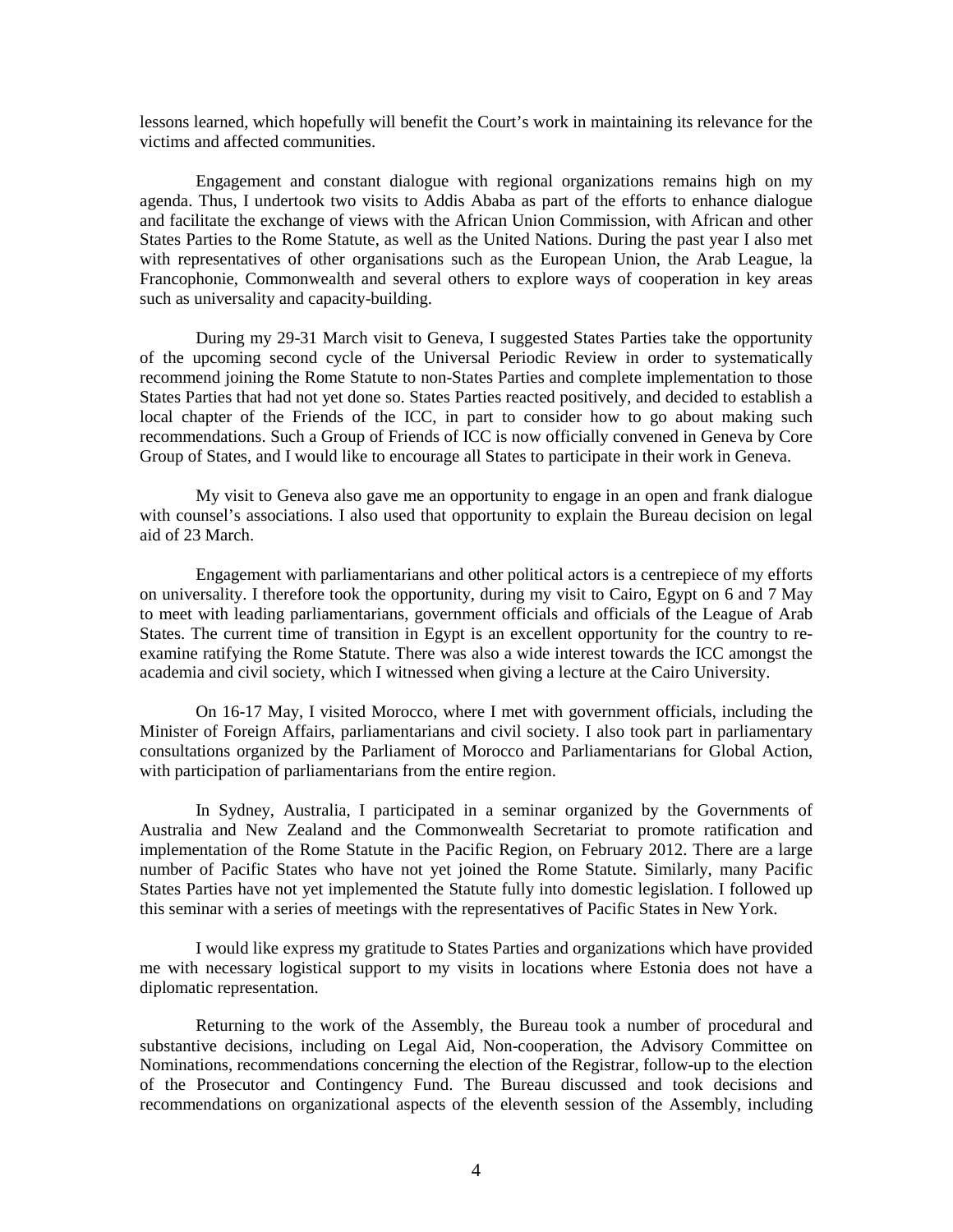agreeing to, inter alia, holding a thematic general debate on a topic: "Tenth Anniversary of the entry into force of the Rome statute: The challenges ahead". Furthermore, the Bureau decided to focus the Assembly discussions on two specific topics: cooperation and complementarity.

As the work of the Court expands, it becomes increasingly urgent for States to carry out their statutory obligations of cooperation with the Court. It is the Assembly's responsibility under article 112, paragraph 2, of the Rome Statute to consider, pursuant to article 87 of the Statute, any question relating to non-cooperation. Throughout the past year the Bureau and I have addressed instances where the Pre-Trial Chamber has taken decisions informing the Assembly and the Security Council of the presence on the territory of States Parties of persons subject to arrest warrants. The Assembly procedures on non-cooperation have been consistently implemented; instances of non-cooperation have been discussed on several Bureau meetings and the Bureau has presented a report to the Assembly, pursuant to the procedures adopted last year. The report also includes a number of recommendations for action. I further sent a letter to all States Parties encouraging them to raise the issue of non-cooperation bilaterally.

As regards the Advisory Committee on Nominations, pursuant to paragraph 19 of resolution ICC-ASP/10/Res.5, the Bureau established a Working Group which, under the able guidance of Mr. Dire Tladi (South Africa), submitted a report in which it recommended by consensus the designation by the Bureau of nine members of the Advisory Committee on Nominations. It is my hope that the Assembly would designate these members by consensus.

 According to the mandate of the tenth session, the Bureau also designated Mr. Stefan Barriga (Liechtenstein) as facilitator for the topic of Review of procedure for the election of judges. Furthermore, the Bureau designated Mr. Duncan Laki Muhumuza (Uganda) to seek initial views from States Parties regarding the process for the election of the Prosecutor, as set out in paragraph 22 of resolution ICC-ASP/10/Res.5. Both processes are ongoing.

 The regrettable event of the detention of ICC staff members for 24 days, from 7 June to 2 July, was closely followed by me, the Bureau and the States Parties. On the whole, the Court and States Parties emerged from the crisis situation stronger than before, having learned a lesson of how important is cooperation, coordination, appropriate flow of information and mutual assistance in instances of crisis.

The Secretariat of the Assembly of States Parties has continued to carry out its mandate in assisting the work of the Assembly and its subsidiary bodies, in accordance with resolution ICC-ASP/2/Res.3. Throughout the year, the Secretariat continued to service The Hague Working Group, the Study Group on Governance, the Committee on Budget and Finance, as well as the Oversight Committee in the discharge of their responsibilities. The Secretariat assisted in coordinating the work of the Bureau and of the New York Working Group and facilitated the visits and meetings of the President of the Assembly and the dissemination of information and communications. The New York Liaison Office has provided technical servicing to the Bureau and the New York Working Group.

Throughout its term, the Bureau has enjoyed the support of the Assembly. The Assembly, through its Bureau, has engaged in dialogue with the Court on an increasing number of issues, some of them very complex, which has led to a greater appreciation of the respective responsibilities. I wish, on behalf of the Bureau, to express my appreciation to all States Parties, the Court, and civil society, for their valuable input, support and spirit of cooperation, which have contributed to making the work of the Assembly a success.